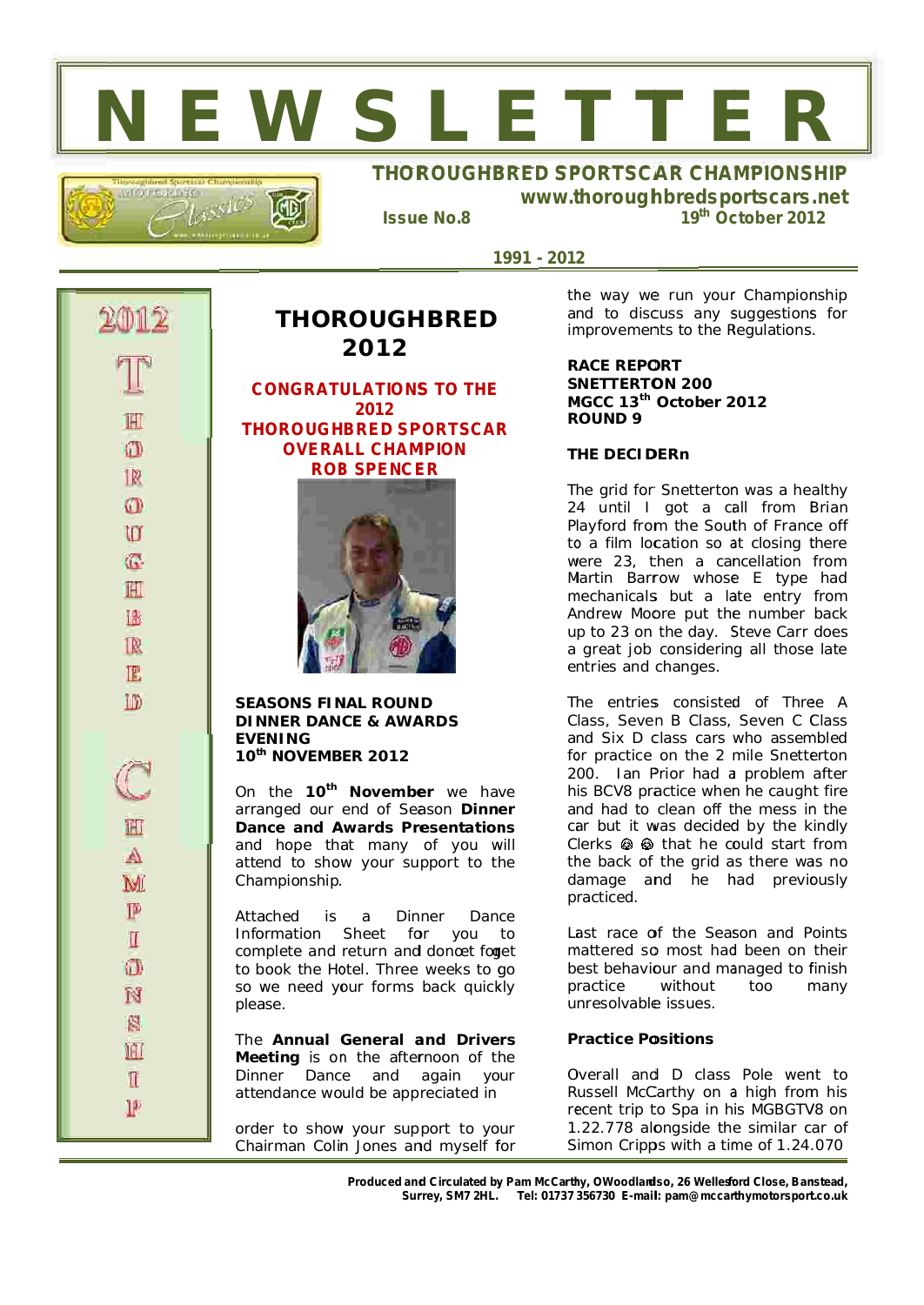**DINNER** 

DANCE

& AWARDS

 $10^{n}$ 

**NOVEMBER** 

**STAKIS** 

HOTEL

**NORTHAMPTON** 

**TSCC** 

ANNUAL

**GENERAL** 

AND

**DRIVERS** 

**MEETING** 

 $10<sup>7H</sup>$ 

**NOV** 

 $13 - 00 =$ 

15.00

filled to the top with water after his overheating in his previous race. On row two C class Pole Rob Spencer in his 3.5 MGTBGTV8 with a 1.24.636 alongside Ken Paton in his 3.8 Ram D Type Jag with 1.25.395 these two leading the Championship so it could be either one of them as there were only two points between them.

Row three an empty spot for John Embersons Morgan but a keen Ken Deamer on a 1.27.139 in his BGTV8 and on row four Tim Falce on a 1.29.213 in his yellow D Type next to Class B Pole Peter Barnard in his Elva Courier on 1.30.029. Row five Joe Parrington in his Std V8 on 1.30.864 next to Barry Holmes in his V8 on a 1.31 1.413.

Row six Neil Cawthorn in his MGA on 1.31 1.866 alon gside Neil Fowler w ho had a problem in practice coming in early to set the car up on a 1.31.930. Row seven, Championship Sponsor, John Yea hot after his Ecurie race just before, having just enough time to fill up and start off again with a 1.32.309 alongside Ben White in his V8 Roadster with a 1.32.469 having just run a new cable for his Extinguisher in time for the start. Row eight, Mark Scott in the B Roadster on a 1.32.601 alongside Roger Connel in his TVR on a 1. 32.811.

On row nine Colin Jones in his MGA Twin Cam hoping for a better performance after getting some Eseting upœ adce on a 1.32.836 next to B Class leader Babak Farsian in his B Ro oadster on a 1.33.365 5.

Row ten a welcome return for Phil Lambe in his TR6 with a 1.35.163 alongside Class A Pole Peter Hiscocks in his MGA on 1.37.919 and finishing the field Martyn Clews in his Healey Sprite on 1.39.364 alongside Andrew Moore in his MGA Coupe on 1.48.108. At the back of the grid Ian Prior in his V8 having a bit of work to get to the front of the pack.

#### *THE RACE*

I was treated to a special viewing area for the last race and went up to the Commentators box at the start finish line. From there quite a lot of the circuit was visible, it would have been better viewing if my eyes worked better but I managed to get the camera microphone right next to A ndrew Wi lkins who sadly fo r us would be retiring after the meeting after a 30 year history with the MGCC. So, with his voice ringing in m my ears, I I videoed the race and watched it up close on the big screen a t home.

The grid assembled, the lights went out and the field stormed away. Russell McCarthy getting an unusually good start and Rob Spencer dived through from Row 2 to take third position behind Simon Cripps up round Montreal and Chapman with Russ pulling out a slight gap up the Bentley Straight.



Back around Coram and Murrays and the order was still the same with Rob close on Simonœs tailwith just a few lengths back Ken Paton. The order at the front stayed the same for the next eight laps with Russ pulling slightly ahead but Simon and Rob keeping in touch and Ken Paton slipping back from his Class leader Rob Spencer.

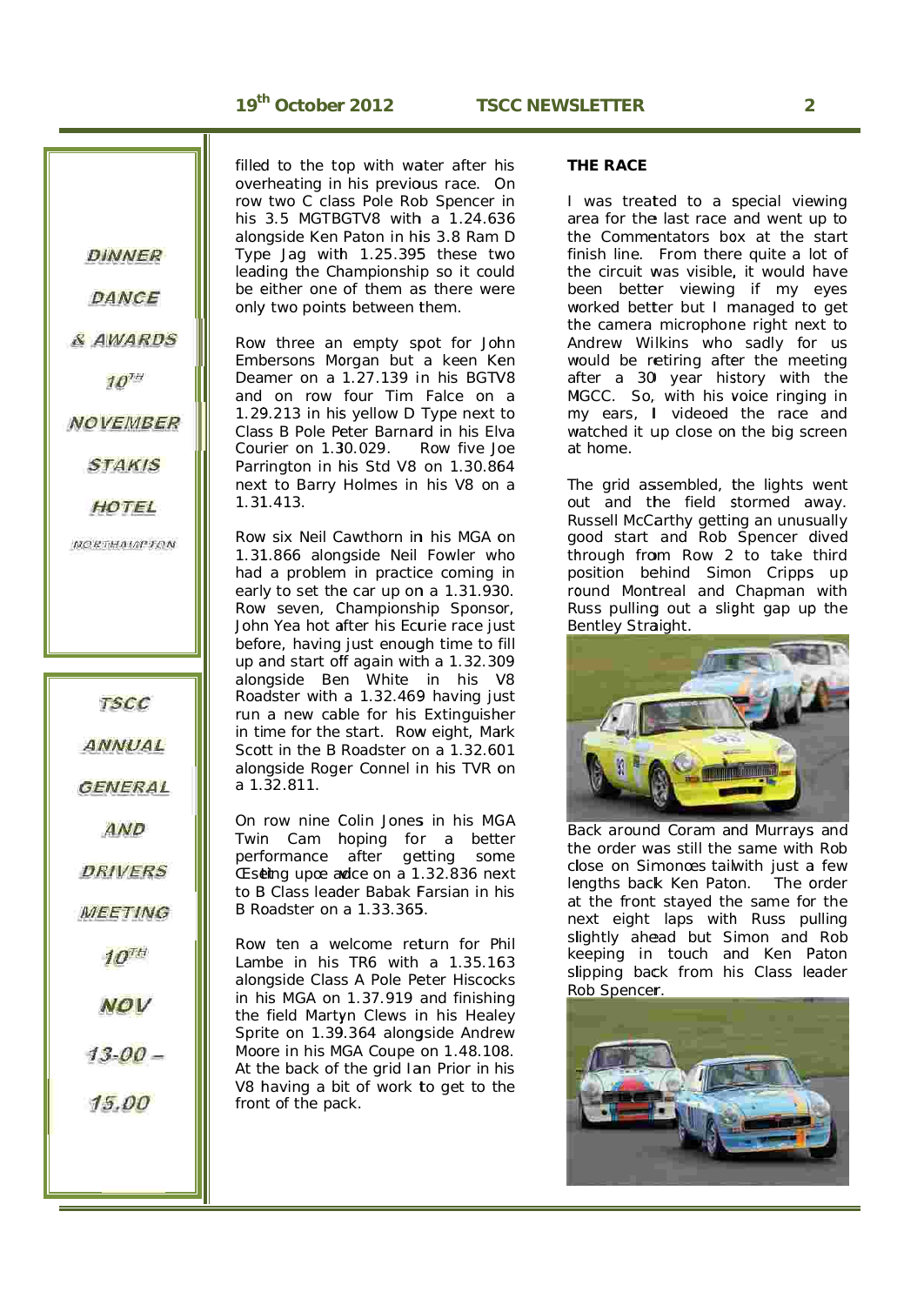**Still** comfortably creeping away until his rear brake pads broke up and he lost brakes so pulled into the pits, his race and year finished on lap eight. Simon now powered home to take the flag and the Overall race win. at the front Russ was



How wever, the action be hind for t he 2012 Championship was exciting as Rob Spencer had managed to get a gap of seven seconds b between h im and Ken but then had a senior moment on lap ten and spun out and Ken now just behind saw his chance and went for the pass, out-braked and threw it away with just one lap to



Rob taking the flag second overall and Ken third overall. Meanwhile Ian Prior from the back of the grid had quickly reeled himself up to fourth overall where he remained to the flag with Neil Fowler just behind. Ke Deamer had a great race managing to just hold Tim Falce off by the flag and Barry Holmes having a lonely race mid field. Ken



The B class dice was race long b etween Parrington and Colin Jones with the final outcome going to Peter. Peter Barnard, Joe



Neil Cawthorn and Babak Farsian had a close few laps of hard racing as did B en White, Mark Sc ott and R Roger Connel. Phil Lambe finished the C cl lass field.



The A class battle with Martyn Clews and Peter Hiscocks was close from lights to flag with Martyn staying in front for the whole race and taking the class win but Peter taking the fastest lap. Late entry Andrew Moore coming home third in class A three la aps down.



Congratulations to Overall and Class D D Winner Si mon Cripps D Winner Simon Cripps<br>To Rob Spencer for his hard fought

C lass C Win

To Peter Barnard for his equally hard fought Class B Win

To Martyn Clews for his Class A win.